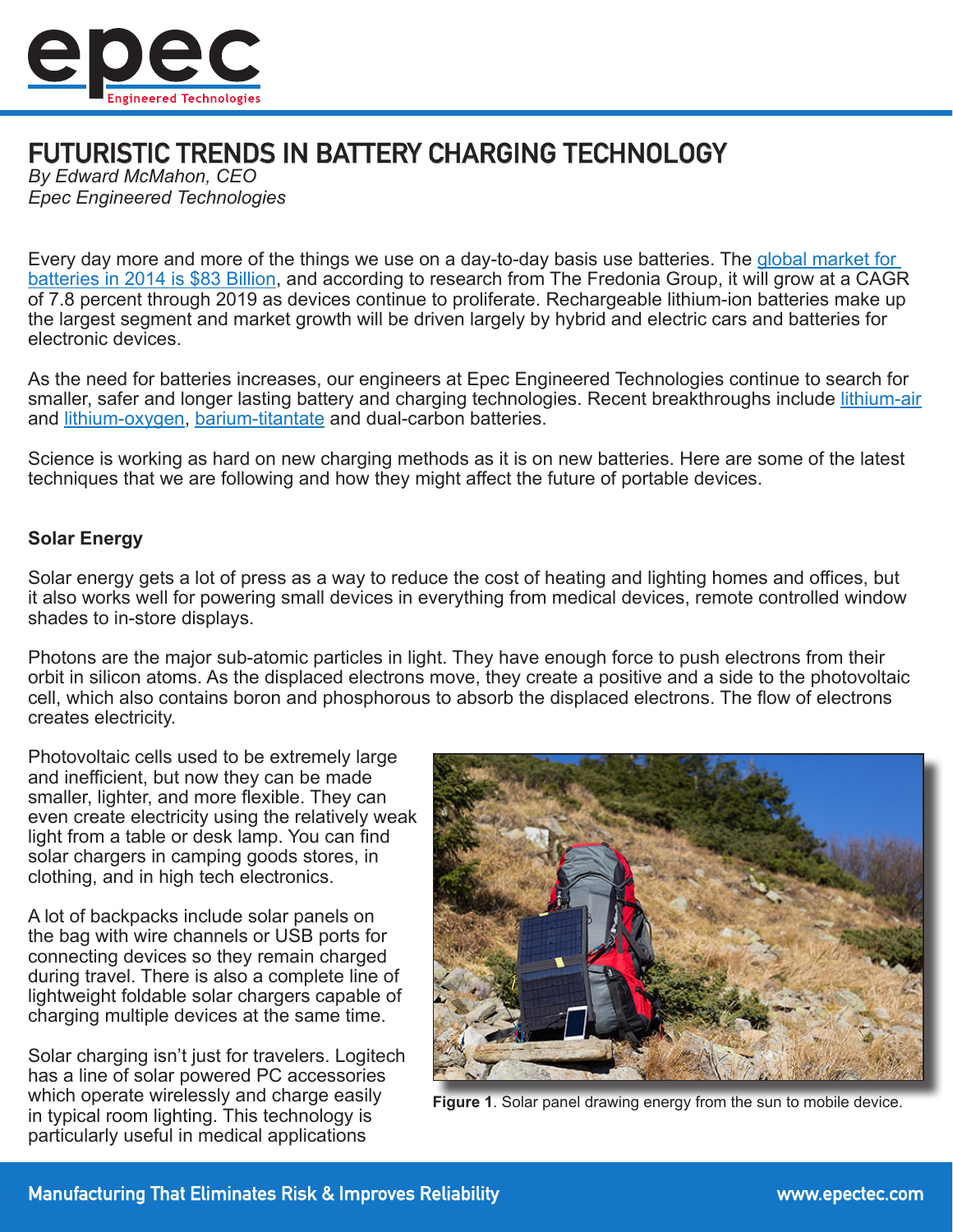

where the devices can be charged using room lighting thereby saving on electricity.

At CES 2016, solar powered innovations included a new camera from ACTIVEON and a solar powered lantern from SECUR.

### **Wind Power**

To produce energy for charging, a wind turbine drives a permanent magnet alternator connected to a battery bank through a rectifier. Wind power has been used to provide power to boats and marine systems. There is even a portable wind charger designed to power cell phones and mobile devices for travelers. The Trinity wind charger is a tube about a foot long. The blades and the legs fold into the tube when it's not in use, making it convenient to carry. Simple to set up, it can store enough energy to charge a cellphone four to six times. You can even skip the battery and hook your phone directly to the charger. The [Gotwind](http://www.gizmag.com/go/7576/) and the [PowerTraveler PowerMonkey](https://www.powertraveller.com/) are similar devices although in a different form factor. The PowerMonkey has an optional mount to attach it to bicycles. It is only 3.5 inches long and weighs about 10 ounces.

The Hymini is a hybrid device that uses both solar and wind for charging, you can even crank it by hand to charge up if you have no wind or sun. The Hymini is small enough to clip to your clothing or hold in your hand, and it comes with a variety of adapters for various devices.

[Zephyr Energy Corporation's patented Windbeam](http://zephyrenergy.com/) micro generator stands out as a unique technology that is well suited for a variety of applications. Unlike wind turbines, the Windbeam does not rely on spinning blades to recharge batteries and power electronic devices.



**Figure 2**. Zephyr Energy Corporation's patented Windbeam.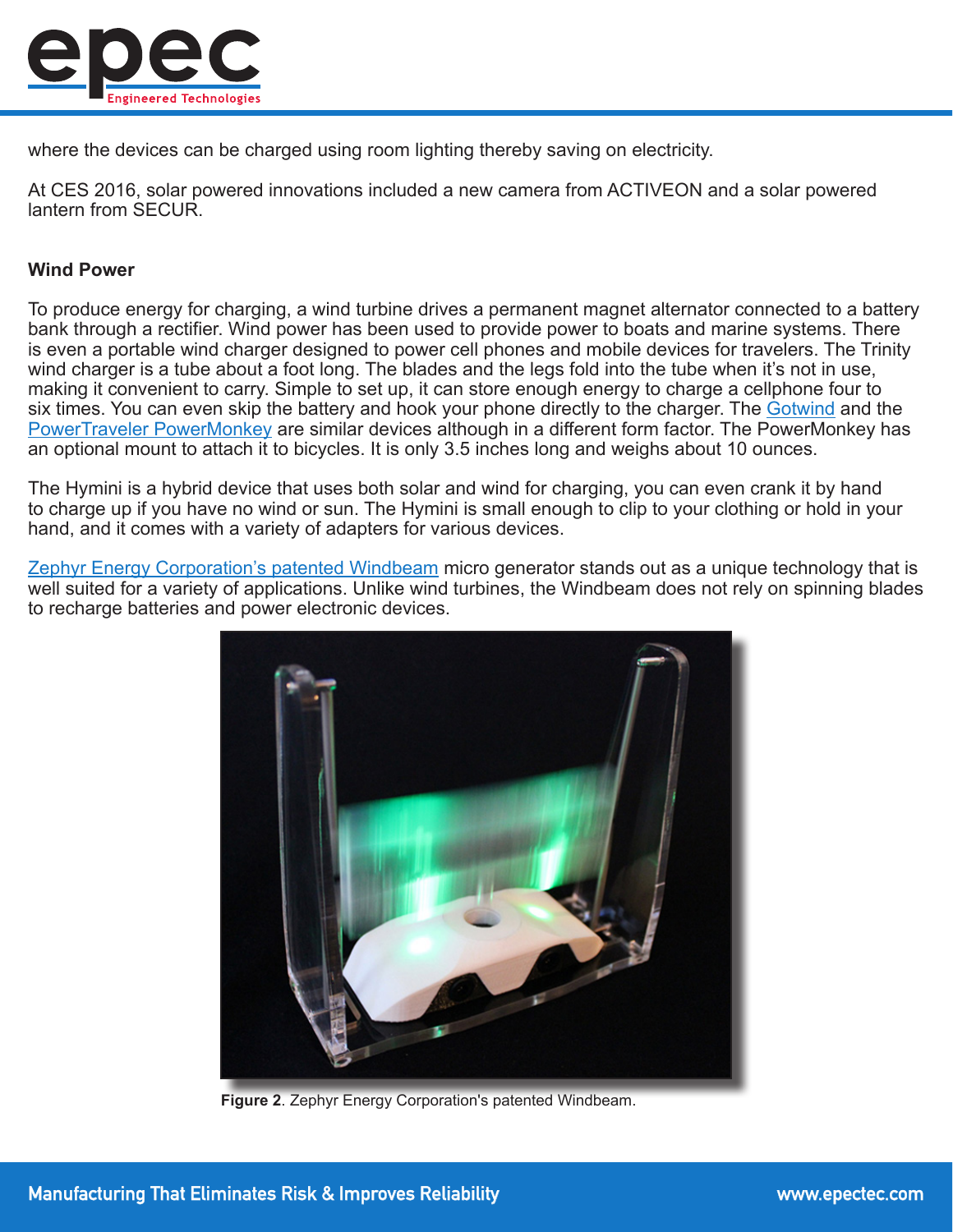

The Windbeam generator consists of a lightweight beam suspended by durable long-lasting springs within an outer frame. The beam oscillates rapidly when exposed to airflow due to the effects of multiple fluid flow phenomena. A linear alternator assembly converts the oscillating beam motion into usable electrical energy. A lack of bearings and gears eliminates frictional inefficiencies and noise. The Windbeam's novel design allows it to operate silently in wind speeds as low as 2 mph. The generator can operate in low-light environments unsuitable for solar panels (e.g. HVAC ducts/exhausts and commercial refrigeration exhaust) and is inexpensive due to low cost components and simple construction. The scalable technology can be optimized to satisfy the energy requirements and design constraints of a wide range of applications.

This technology is especially interesting because it can take the exhaust or excess energy from processes and turn it into power, making an entire system significantly more energy efficient.

### **Hydro Power**

Hydro power uses the energy from the flow of water to create electricity. It is usually very site specific since you can't carry a stream of water around with you. However, the city of [Seoul](http://inhabitat.com/seoul-installing-hydro-powered-smartphone-charging-stations/) solved that problem when it installed a series of hydro powered charging stations driven by turbines to charge the large volumes of mobile devices for its citizens and visitors on the go. These charging stations in Korea take two to three hours to charge a cellphone.

Hydro powered charging by its nature is more suited to stationary applications, but it can be used to charge a battery pack that is more portable. Hydro power is very useful for boats and marine applications, including scientific equipment used to study marine life.

Even though the water source is stationary, the charger can be portable enough to bring to the water. The [Blue Freedom](http://www.itechwearer.com/blue-freedom-the-smallest-portable-hydro-power-plant/) hydro power generator is small and lightweight enough to fit in a backpack for campers and hikers. When tossed in the water, the turbine generates electricity stored in the attached battery. An hour in the water generates about ten hours of talk time for a cellphone, according to the manufacturer.

#### **Friction Charging**

Friction excites electrons and causes them to move between objects, generating electricity. You experience friction generated electricity when you receive an electrostatic shock from walking on carpeting or when your hair stands on end after pulling a sweater over your head.

[Researchers at Georgia Tech](http://www.technologyreview.com/news/507386/how-friction-may-someday-charge-your-cell-phone/) recently developed a charging method powered by rubbing two pieces of material together. One piece is metal and the other is a special plastic. Both are coated with nanoparticles to increase the surface area and create more friction. The resulting material can be worn in clothing or shoes and generates electricity without any additional effort beyond normal movement.

Friction charging has tremendous implications for the real world. The everyday actions of interacting with our devices—swiping, clicking and scrolling, for example—could be harnessed to charge the battery. The friction of the device rubbing against our clothing in a pocket or purse could keep devices fully charged. Medical implants would have permanently charged batteries just from the normal motions of daily life.

Tribostatic charging, which is the scientific name for friction charging, is used in industrial applications such as painting. A negatively charged surface attracts positively charged paint molecules, causing faster and more even coating. The same principle holds true for powder coatings such as dry lubricants.